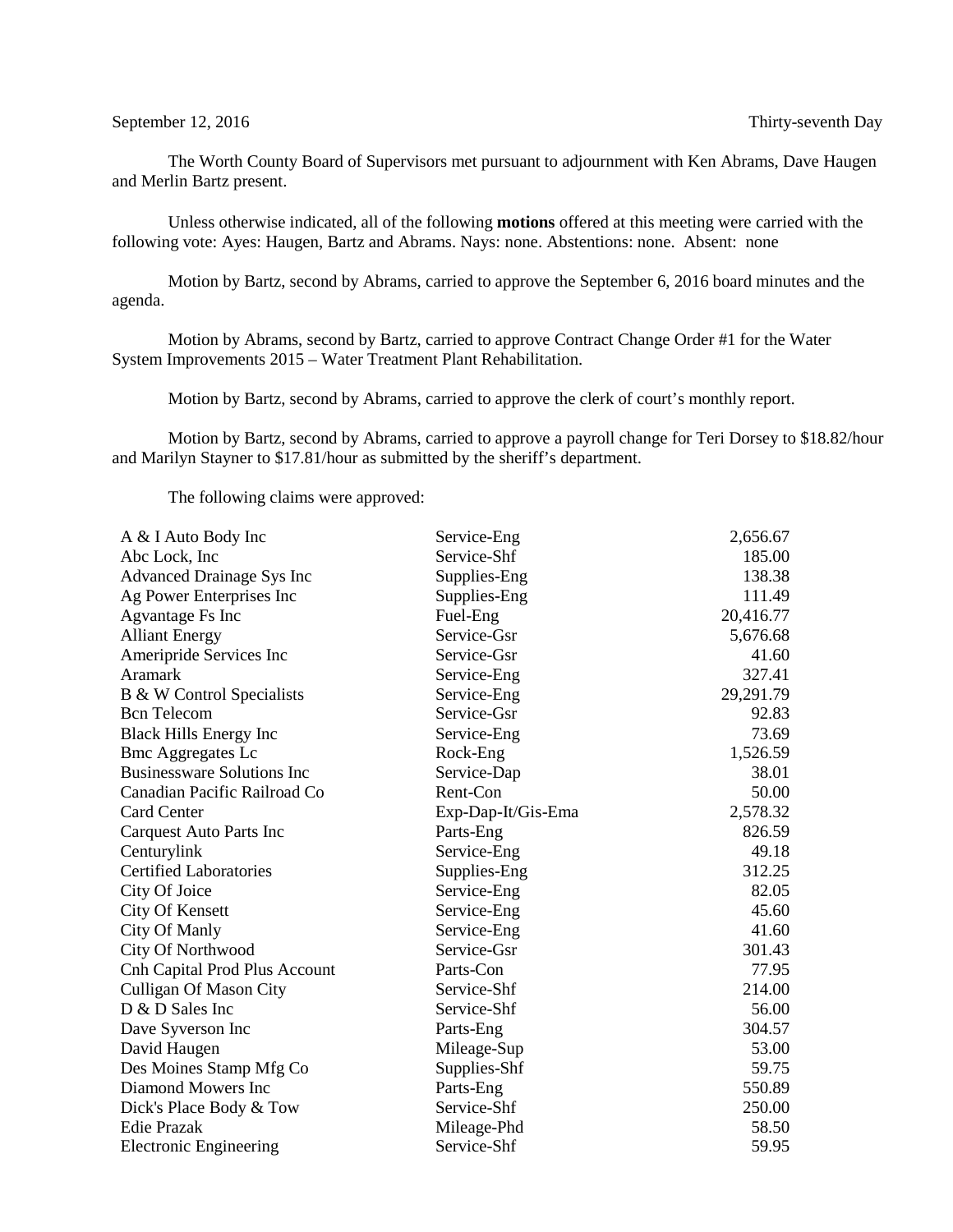| Falkstone Llc                      | Rock-Eng          | 4,089.32   |
|------------------------------------|-------------------|------------|
| <b>Fallgatter's Market</b>         | Supplies-Shf      | 573.18     |
| <b>Fastenal Company</b>            | Parts-Eng         | 37.15      |
| Fertile Pronto                     | Fuel-Eng          | 74.97      |
| Galls, Llc                         | Supplies-Shf      | 248.79     |
| Greve Law Office                   | Payroll Reimb-Aty | 5,343.00   |
| Grp & Associates Inc               | Service-Phd       | 45.00      |
| Helgeson Drainage Inc.             | Service-Eng       | 3,476.50   |
| Huber Supply Co Inc                | Service-Eng       | 152.50     |
| Ia Emergency Number Assoc          | Edu-E911          | 85.00      |
| Ia Prison Industries               | Supplies-Shf      | 626.73     |
| Icube                              | 2016 Dues-Dap     | 200.00     |
| Imwca                              | Wk Comp Prem-4    | 5,795.00   |
| <b>Interstate Batteries</b>        | Supplies-Eng      | 95.95      |
| <b>Isac</b>                        | Edu-Trs           | 400.00     |
| J & J Machining Welding & Fabr     | Supplies-Eng      | 587.52     |
| Jacki Backhaus                     | Reimb Exp-Aud     | 855.88     |
| <b>Joel Rohne</b>                  | Reimb-It/Gis      | 625.65     |
| <b>Johnson Sanitary</b>            | Supplies-Gsr      | 219.11     |
| Kirschbaum Elec & Plumbing         | Service-Con       | 70.00      |
| <b>Knudtson Automotive Service</b> | Service-Shf       | 1,312.00   |
| Larsen Plumbing & Heating Inc      | Service-Cap       | 2,216.24   |
| <b>Larson Contracting Central</b>  | Project-Wat       | 144,735.35 |
| <b>Lawson Products Inc</b>         | Supplies-Eng      | 4,039.37   |
| Lexisnexis                         | Service-Aty       | 147.00     |
| <b>Madsen Construction</b>         | Service-Con       | 19,200.00  |
| Mail Services Llc                  | Service-Trs       | 279.79     |
| Manly Junction Signal              | Service-Sup       | 448.66     |
| Marco Technologies Llc             | Service-Shf       | 894.80     |
| Margie Butler                      | Reimb-Shf         | 10.57      |
| Mark's Tractor Inc                 | Parts-Eng         | 180.91     |
| Martin Marietta Materials Inc      | Rock-Eng          | 13,426.70  |
| Mason City Honda                   | Service-Ema       | 148.69     |
| Mc Clure Engineering Co            | Service-Wat       | 10,000.00  |
| Mediacom                           | Service-Gsr       | 1,583.41   |
| Mj O'connor                        | Service-Wwt       | 240.00     |
| Napa Auto Parts                    | Parts-Eng         | 66.98      |
| Niacc                              | Education         | 6.00       |
| Niacog                             | Service-Tra       | 266.03     |
| North Iowa Media Group             | Service-Sup       | 554.50     |
| Northwood Anchor Inc               | Service-Shf       | 1,140.52   |
| Northwood Electric Inc             | Service-Eng       | 923.85     |
| Northwood Sanitation Llc           | Service-Gsr       | 181.50     |
| Nsb Bank                           | Supplies-Trs      | 55.80      |
| Nuss Truck & Equipment             | Service-Eng       | 9,156.66   |
| <b>Olson Trading Post Inc</b>      | Supplies-Eng      | 495.31     |
| <b>Pitney Bowes Global</b>         | Service-Dap       | 352.68     |
| Plunkett's Pest Control Inc        | Service-Shf       | 120.00     |
| <b>Premier Cleaners</b>            | Service-Shf       | 23.99      |
| Printing Services Inc              | Supplies-Eng      | 112.87     |
| <b>Ram Systems</b>                 | Service-Phd       | 695.00     |
| Reinhart Food Service Llc          | Supplies-Shf      | 266.81     |
| Reliance Telephone Inc             | Supplies-Shf      | 700.00     |
|                                    |                   |            |